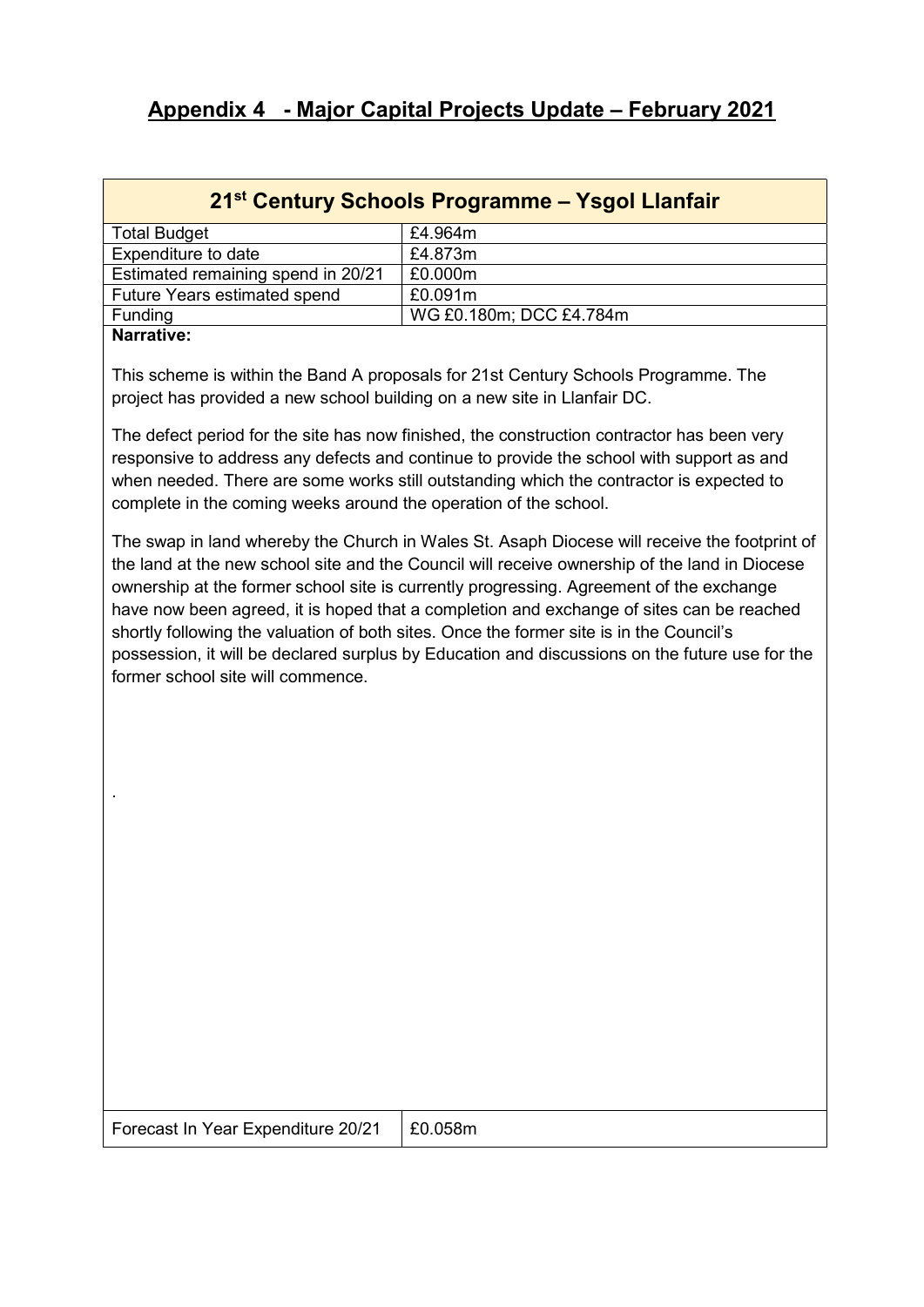| 21 <sup>st</sup> Century Schools Programme – Glasdir |                         |
|------------------------------------------------------|-------------------------|
| <b>Total Budget</b>                                  | £11.714m                |
| Expenditure to date                                  | £11.582m                |
| Estimated remaining spend in 20/21                   | £0.000m                 |
| <b>Future Years estimated spend</b>                  | £0.132m                 |
| Funding                                              | DCC £3.066m; WG £8.648m |

## **Narrative**

This project has delivered a new shared school building site for Rhos Street School and Ysgol Penbarras at Glasdir, Ruthin which has been used by the schools since April 2018.

The final account has now been settled.

Following the completion of the procurement process for the additional school yard at Rhos Street School and the appointment of a contractor, work has taken please to prepare for starting work on site. The contractor has placed orders for components that must be pre ordered and provided the necssary documentation to enable the temporary licence agreement with the 3rd party landowner for use of their land to be progressed. Once the licence agreement is signed, work on site can start.

The costs of the works, will be less than the pre tender estimate of £200k, and will be absorbed from the overall allocation to the Ruthin projects in 2016 as part of Denbighshire's contribution to the 21st Century Schools Programme.

| Forecast In Year Expenditure 20/21 | £0.068m |
|------------------------------------|---------|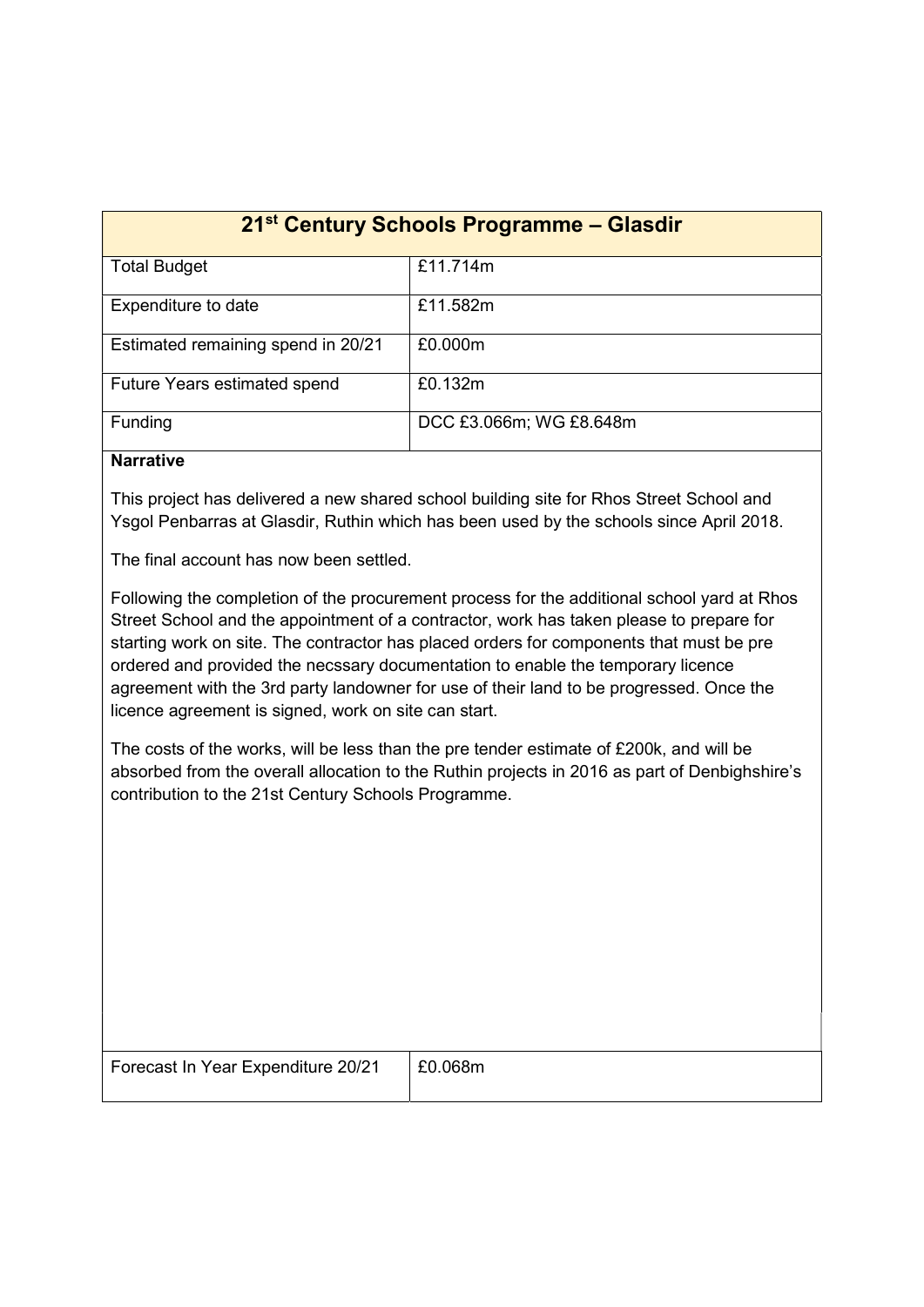# 21<sup>st</sup> Century Schools Programme - Rhyl, Christ the Word School Total Budget **E23.440m** Expenditure to date **EXPENDITE EXPENDITE EXPENDITE EXP** Estimated remaining spend in 20/21  $\left| \right.$  £ 0.127m Future Years estimated spend E 0.365m Funding WG £5.541m; DCC £17.899m

## Narrative:

This scheme is within the Band A proposals for 21st Century Schools Programme.

The bleacher seating was installed over the February half term. Snagging works continue to be completed both internally and externally and these works are being closely monitored. Further works will be completed over the Easter holidays.

The budget continues to be closely monitored as the project comes to an end.

| Forecast In Year Expenditure 20/21 | E0.939m |
|------------------------------------|---------|
|                                    |         |
|                                    |         |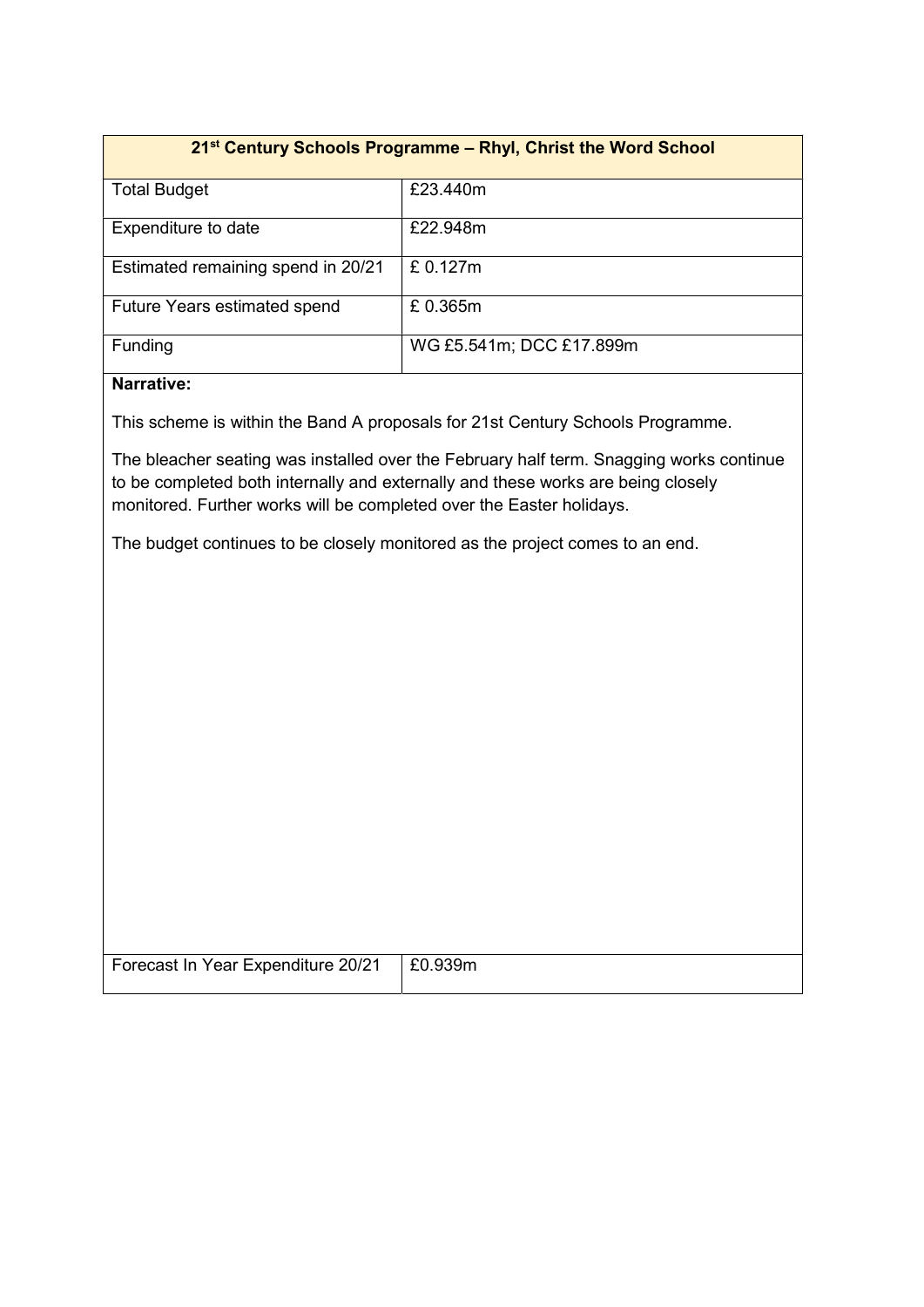| <b>Rhyl Queens Market Redevelopment</b> |                                                 |
|-----------------------------------------|-------------------------------------------------|
| <b>Total Budget</b>                     | £10.922m                                        |
| Expenditure to date                     | £4.734m                                         |
| Estimated remaining spend in 20/21      | £0.309m                                         |
| <b>Future Years estimated spend</b>     | £5.879m                                         |
| Funding                                 | WG £7.270m DCC Asbestos £0.252m, DCC<br>£3.400m |

### Narrative:

.

The remaining funding required to deliver Phase 1 were secured from the Council at the September 2020 Cabinet meeting and from the January 2021 Welsh Government Capital Panel. The demolition contractor started on site Monday 25<sup>th</sup> January and is due to finish late August.

The Planning Application has been submitted and validated, and we now await the determination which is expected towards the summer.

| Forecast In Year Expenditure 20/21   £1.152m |  |
|----------------------------------------------|--|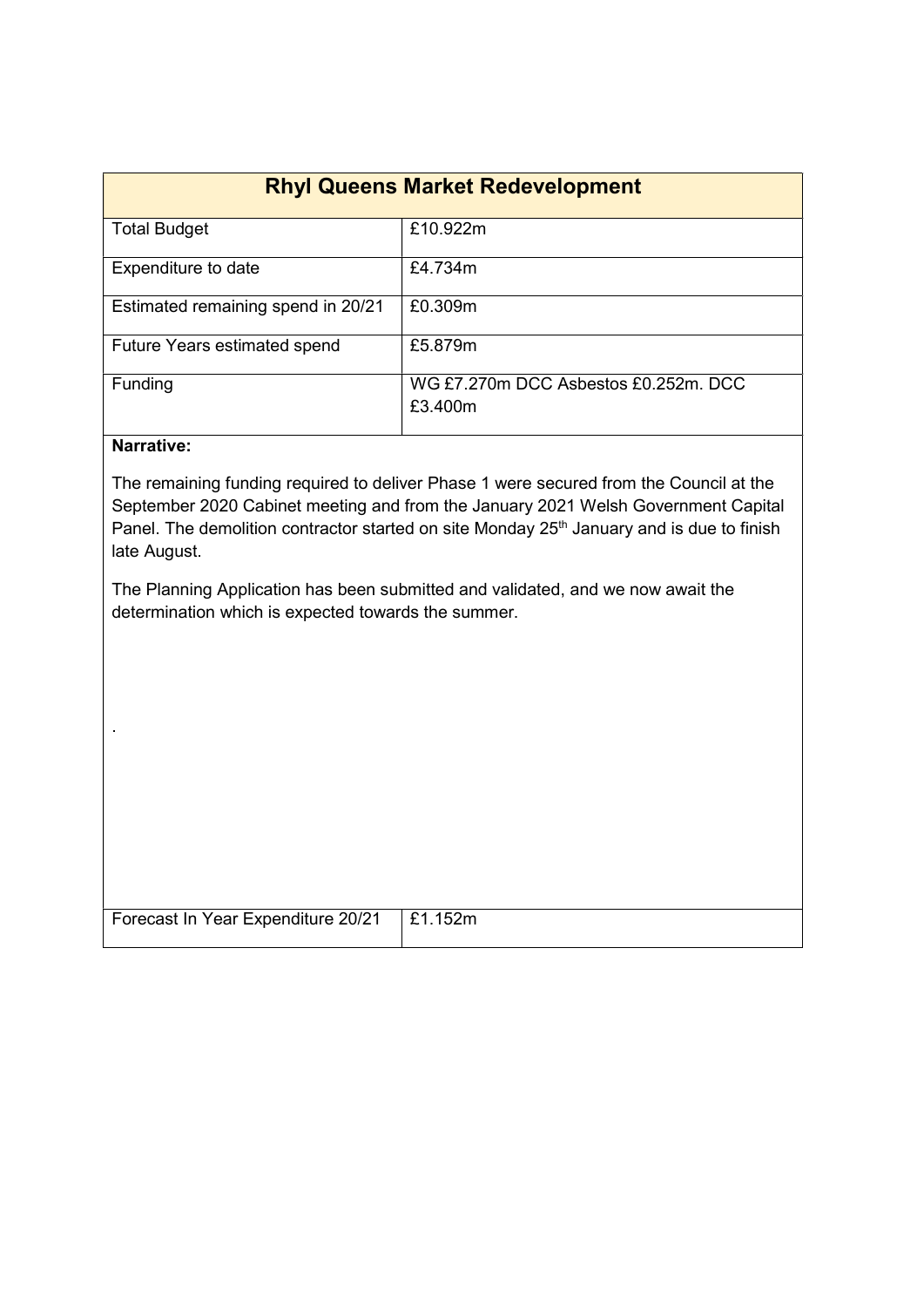| <b>Waste Service Remodelling</b>    |                         |
|-------------------------------------|-------------------------|
| <b>Total Budget</b>                 | £16.430m                |
| Expenditure to date                 | £2.930m                 |
| Estimated remaining spend in 20/21  | £0.028m                 |
| <b>Future Years estimated spend</b> | £13.472m                |
| Funding                             | WG £9.345m, DCC £7.085m |

## Narrative:

Work is ongoing in preparation for a change to the household waste collection model. The new service model will see a move to weekly collection of kerbside sorted recyclable material with a 4 weekly collection of residual/non-recyclable waste. Weekly food waste collection will continue as at present and additional services around collection of absorbent hygiene products (AHP), textiles, small electricals and batteries will also be available and will be introduced in the run up to or during the main roll out of the new kerbside sort service.

A number of work streams are being taken forward to include:

- Development of a new single central waste transfer station depot on land adjacent to the Colomendy Industrial Estate in Denbigh. Work is ongoing and a Tender for the initial Phase 1 / Enabling Works was issued in February 2021 with the aim to make a site start in late spring 2021.
- Specification of the new fleet required to support the new model is now completed following a number of trials/tests with the aim to undertake a procurement exercise for the new waste collection vehicles at the appropriate time in late 2021 / early 2022 with delivery of the new fleet anticipated in the three months leading up to the planned new service roll out.

An Options Appraisal exercise on the detail of the new recycling container design has been undertaken, the outcome of which will be taken forward for formal approval of a preferred option, followed by a subsequent tender and delivery schedule in time for roll out associated with proposed service change. A number of mobilisation and communication activities are ongoing to prepare for the service change and include developing the new collection routes; planning for any staffing changes/requirements and ongoing engagement and communication with stakeholders and residents.

| Forecast In Year Expenditure 20/21   £0.700m |  |
|----------------------------------------------|--|
|                                              |  |